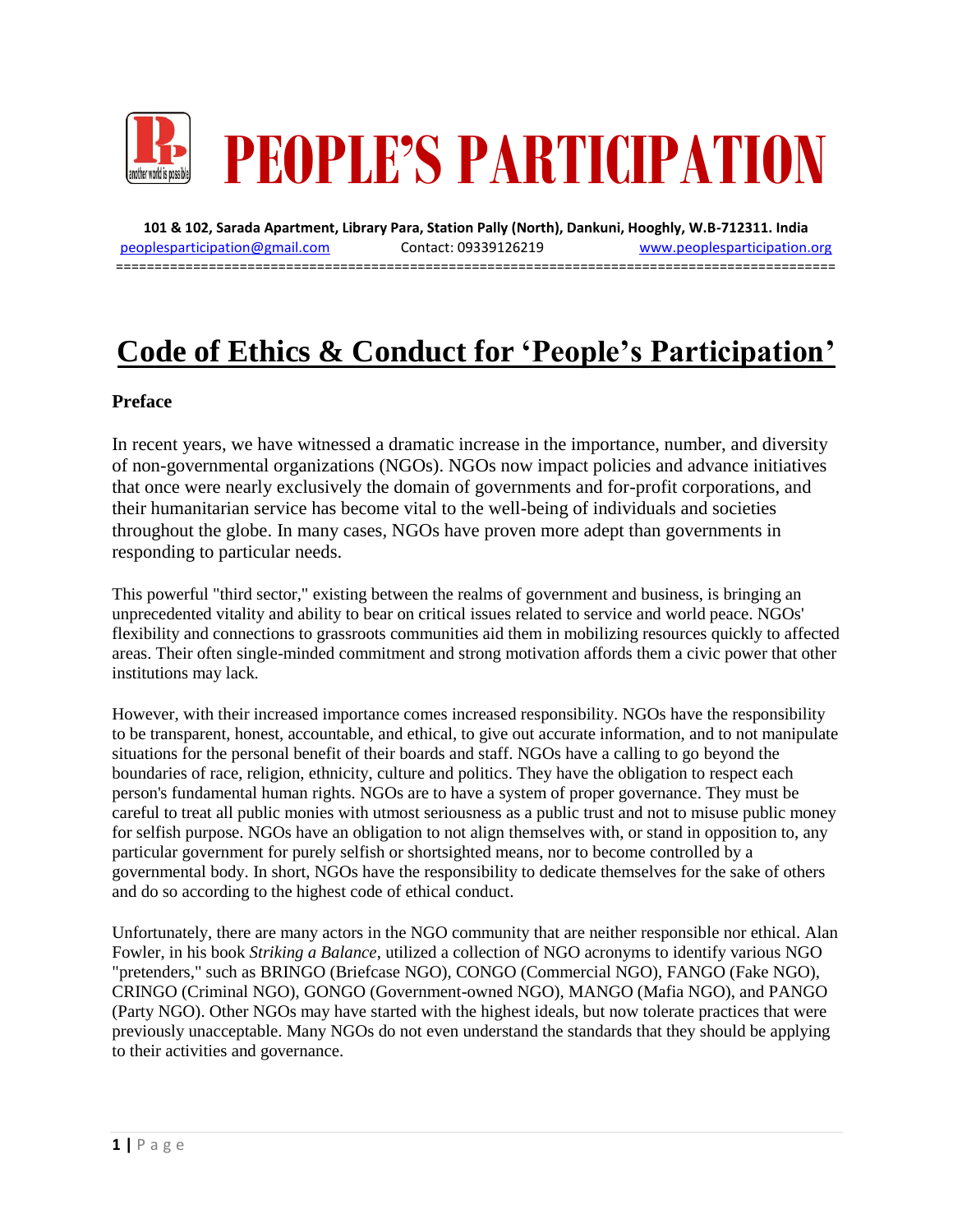All NGOs, even the most sincere and selfless, can benefit from a code of ethics and conduct that systematically identifies ethical practices and acceptable standards. The adoption and internal enforcement of a suitable code not only provides an ethical check for an NGO; it also serves as a statement to beneficiaries, donors and the public that the NGO takes seriously the importance of maintaining high standards. Such a code can assist stakeholders in identifying and avoiding "pretenders" and irresponsible NGOs.

With this in mind, the *Code of Ethics and Conduct for NGOs* was produced. The *Code* is a set of fundamental principles, operational principles, and standards to guide the actions and management of non-governmental organizations.

*The Code of Ethics and Conduct for NGOs* is designed to be broadly applicable to the worldwide NGO community. It applies whether People's Participation is a mutual benefit NGO, involving an association concerned with improving the situation of its membership, or a public benefit NGO, which is working for the improvement of conditions of society as a whole or of a segment of society. The Code is applicable for organizations focused on international agendas as well as those seeking to improve local community affairs, and both "Northern" and "Southern" NGOs. The Code's standards are applicable regardless of an NGO's focus, whether it is humanitarian relief, advocacy, conflict prevention, research, education, human rights monitoring, health care, or environmental action.

As they adopt the role of advocates and agents of a more just and caring society, NGOs can help develop and nurture conscientious concerns in the emerging global culture. Similarly, NGOs also have a duty to maintain the highest ethical standards and stay the course in terms of their own practices and founding vision of service. It is hoped that the *Code of Ethics and Conduct for NGOs* will help inform and guide the work of NGOs in this capacity.

This Code will be periodically reviewed and revised as warranted.

#### **GUIDING PRINCIPLES**

*Every actor operates on the basis of fundamental principles, whether plainly stated or implicitly understood. Further, an examination of organizations that are held in universal esteem reveals a great commonality in these principles. In other words, to a great extent, good NGOs from throughout the world tend to share the same fundamental assumptions or beliefs that make their successful operation possible.*

The following is an articulation of the more important of these shared fundamental principles.

#### **A.** Responsibility, Service, and Public Mindedness

Sustainable progress, peace, and justice require that all organizations contribute to the common good. Thus, an NGO should integrate self-development and service to others, balancing individual and public concerns, focusing on higher, broader, and more public levels of service.

- Responsibly maintaining itself, an NGO should conduct its activities for the sake of others, whether for the public at large or a particular segment of the public.
- Public money must not be misused for selfish purposes and all public assets are to be treated with utmost seriousness, as a public trust.
- An NGO should recognize that its conduct and activities impact on the public's perception of NGOs and that it shares responsibility for the public's trust of NGOs.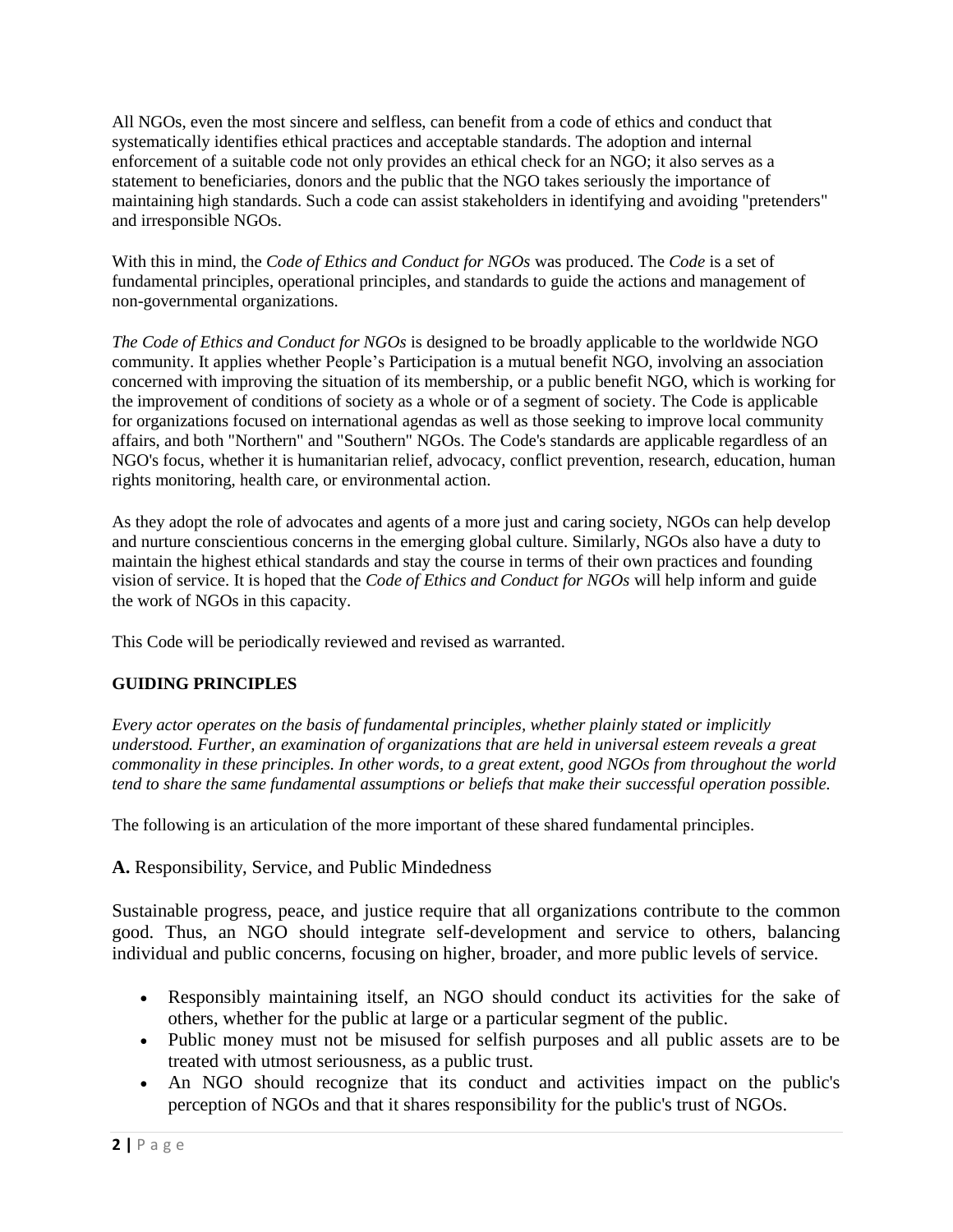An NGO should exhibit a responsible and caring attitude toward the environment in all of its activities.

## **B. Cooperation beyond Boundaries**

Significant progress toward world peace and global well-being can be fostered through interreligious, intercultural, and interracial work, and across artificial barriers of politics and ethnicity that tend to separate people and their institutions. NGOs should maintain ethical, cooperative relationships with other NGOs, and should partner where possible and appropriate for the sake of the greater public good.

 An NGO should be willing to work beyond borders of politics, religion, culture, race and ethnicity, within the limits of the organizing documents and with organizations and individuals that share common values and objectives.

## **C. Human Rights and Dignity**

As the Universal Declaration of Human Rights states, "All human beings are born free and equal in dignity and rights, are endowed with reason and conscience, and should act towards one another in a spirit of brotherhood."

(Universal Declaration of Human Rights, Article 1) The family is the fundamental natural group unit of society promoting human rights and human dignity. (Universal Declaration of Human Rights, Article 16)

- An NGO should not violate any person's fundamental human rights, with which each person is endowed.
- An NGO should recognize that all people are born free and equal in dignity.
- An NGO should be sensitive to the moral values, religion, customs, traditions, and culture of the communities they serve.
- An NGO should respect the integrity of families and support family-based life.

## **D. Religious Freedom**

"Everyone has the right of freedom of thought, conscience and religion; this right includes freedom to change his religion or belief, and freedom, either alone or in community with others and in public or private, to manifest his religion or belief in teaching, practice, worship and observance." (Universal Declaration of Human Rights, Article 18)

• An NGO should respect religious freedom.

## **E. Transparency and Accountability**

NGOs should strive for openness and honesty internally and toward donors and members of the public. Periodic accountings should be made.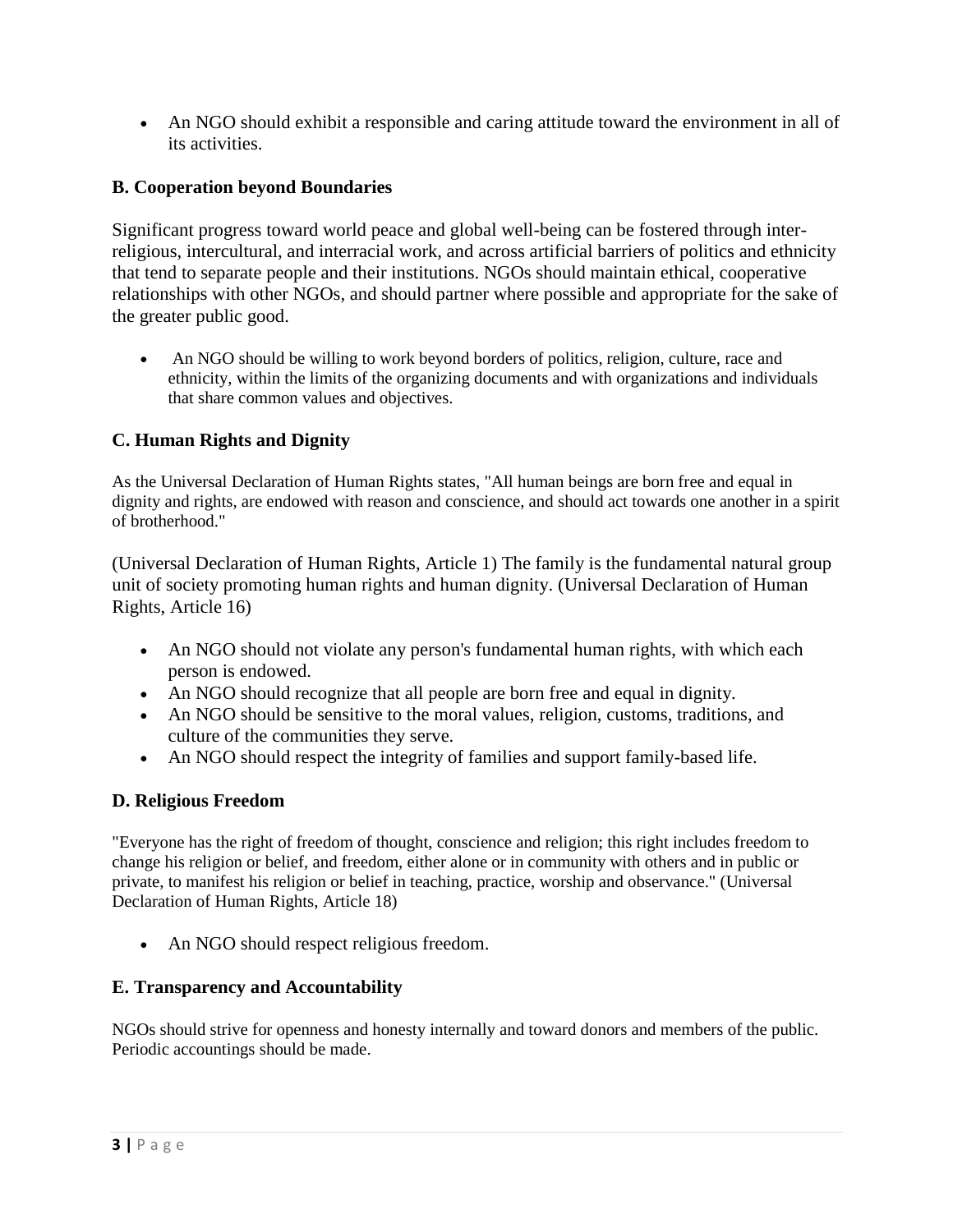- **People's Participation** is transparent in all of its dealings with the government, the public, donors, partners, beneficiaries, and other interested parties, except for personnel matters and proprietary information.
- **People's Participation**'s basic financial information, governance structure, activities, and listing of officers and partnerships shall be open and accessible to public scrutiny and the NGO is to make effort to inform the public about its work and the origin and use of its resources.
- **People's Participation** is accountable for its actions and decisions, not only to its funding agencies and the government, but also to the people it serves, its staff and members, partner organizations, and the public at large.

## **F. Truthfulness and Legality**

**People's Participation** be honest and truthful in its dealings with its donors, project beneficiaries, staff, membership, partner organizations, government, and the public in general, and should respect the laws of any jurisdiction in which it is active.

- **People's Participation** give out accurate information, whether regarding itself and its projects, or regarding any individual, organization, project, or legislation it opposes or is discussing.
- **People's Participation** fulfill its obligations under the laws of the nation in which it is organized or works, and must be strongly opposed to, and not be a willing partner to, corruption, bribery, and other financial improprieties or illegalities.
- **People's Participation** has a policy for staff and volunteers to confidentially bring evidence to the governing body of misconduct of anyone associated with the organization.
- **People's Participation** meets all of the legal obligations in the countries in which it is organized or works. Such obligations may include laws of incorporation, fundraising legislation, equal employment opportunity principles, health and safety standards, privacy rules, trademark and copyright legislation, and so forth.
- **People's Participation** takes prompt corrective action whenever wrongdoing is discovered among its staff, governing body, volunteers, contractors, and partners.

## **NGO INTEGRITY**

*Fundamental to the very character of each NGO is that it be not-forprofit, nongovernmental, organized, independent, self-governing, and voluntary. While these general criteria may appear self-evident, particularly for those NGOs whose national law codifies and requires such standards, they remain basic for the integrity and conduct of an NGO.*

## **A. Nonprofit**

1. NOT-FOR-PROFIT: **People's Participation** is to be organized and operated as a not-for-profit organization. Any surplus that is generated through its operations is to be utilized solely to help the organization fulfill its mission and objectives. No part of the net earnings of the NGO is to inure to the benefit of the directors, officers, members or employees of the organization, or to any other private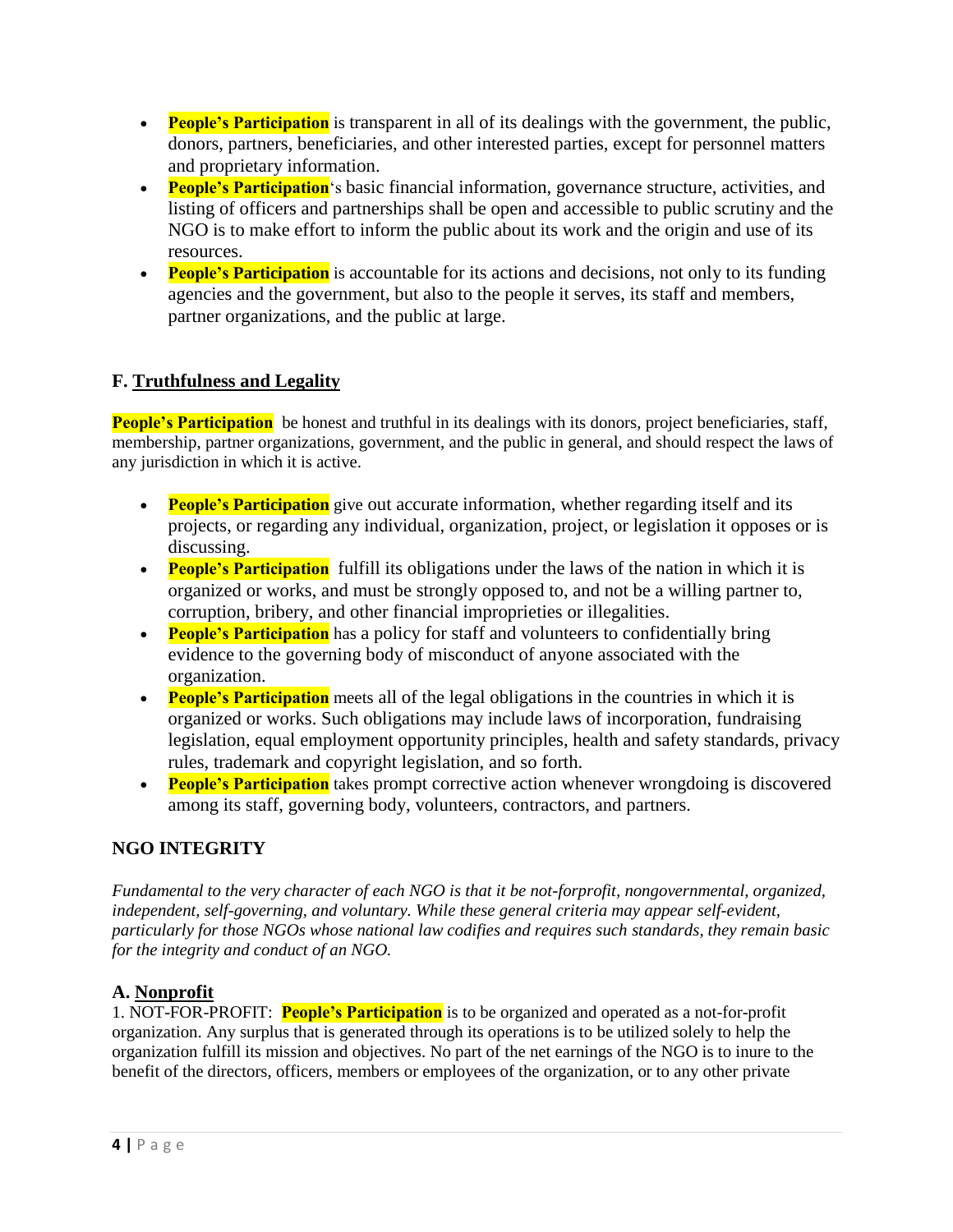persons, except that the NGO may provide reasonable compensation for services provided to the organization.

2. TRADE OR BUSINESS: People's Participation is not to be operated for the primary purpose of carrying on a trade or business, unrelated to its mission and stated objectives.

3. GOVERNING INSTRUMENT: **People's Participation**'s governing instrument shall prevent People's Participation from distributing profits or assets for the benefit of individuals both during operation and when winding up.

#### **B. Non-Governmental**

1. NON-GOVERNMENTAL: **People's Participation** is not to be part of, or controlled by, government or an intergovernmental agency.

2. POLITICALLY INDEPENDENT: **People's Participation** shall maintain independence and not be rigidly aligned or affiliated with any political party, although it may share a common political or legislative cause within the limit of its mission, stated objectives and legal structure. By itself, being non-governmental does not mean that an NGO is prohibited from political activity, although certain types of NGOs may be proscribed by their nations from political and legislative activity, such as tax-exempt organizations in the United States, which are prohibited from participating or intervening to any substantial extent in attempts to influence legislation or participating in political campaigns to support or oppose any candidate(s) for political office. However, an NGO that is permitted to do political and legislative activity shall only engage within the limit of its mission and stated objectives.

3. FOREIGN POLICY: **People's Participation** shall not act as an instrument of government foreign policy, but act independently of governments. The NGO shall not seek to implement the policy of any government, unless it coincides with the mission of People's Participation and the organization's own independent policy.

## **C. Organized**

1. ORGANIZING FEATURES: **People's Participation** shall have an organizing document, an executive board, officers, and regular meetings and activities.

2. ORGANIZING DOCUMENTS: **People's Participation** documents (such as bylaws, a written constitution, or memorandum of association) shall clearly define the mission, objectives, governance structure, membership rights and obligations, if any, and rules of procedure.

3. LEGAL RECOGNITION: These organizing principles apply whether or not the NGO is legally recognized by any government.

#### **D. Independent and Self-Governing**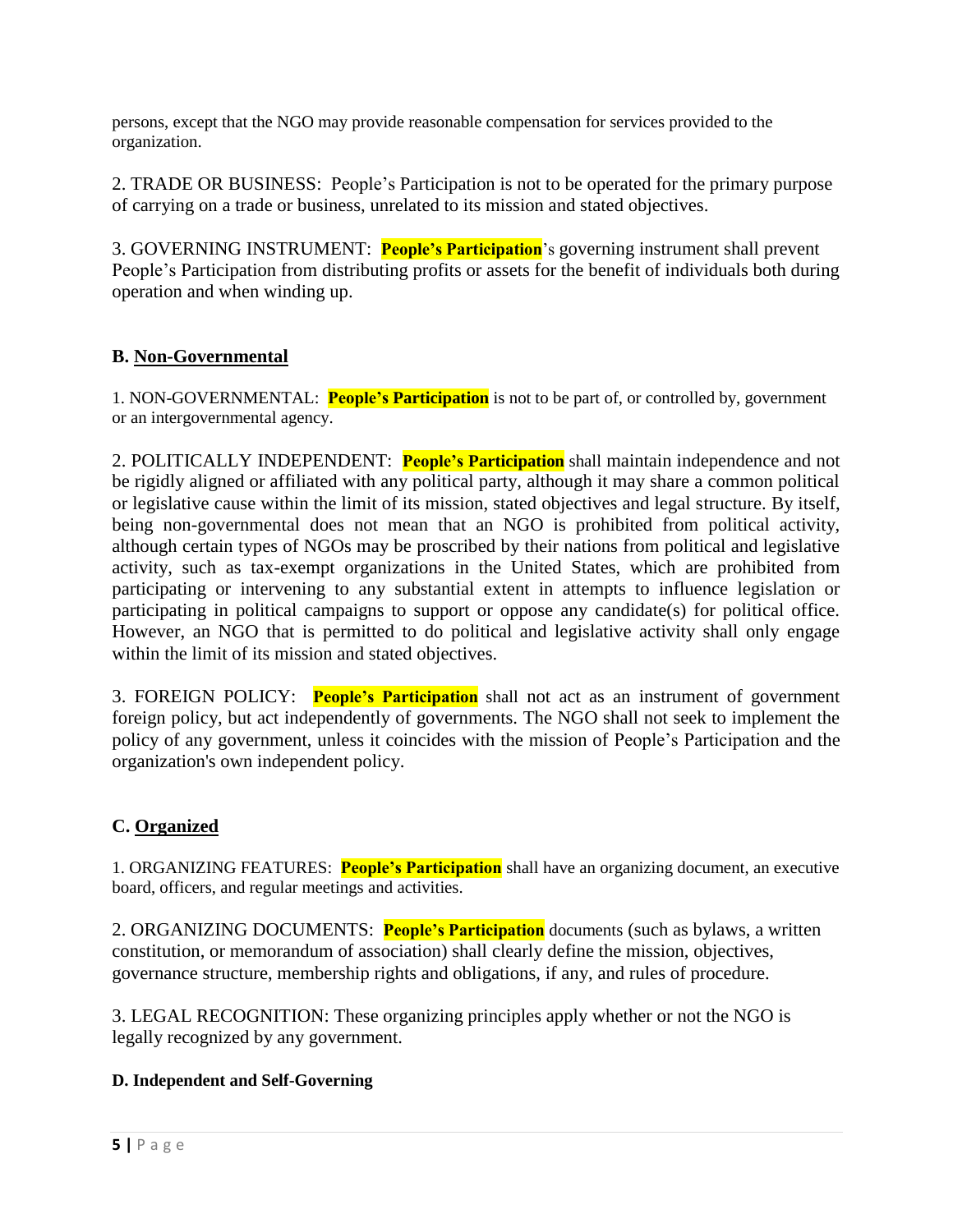1. INDEPENDENT: **People's Participation** shall be independent. Its policies, vision, and activities shall not be determined by any for-profit corporation, donor, government, government official, political party, or other NGO.

2. SELF-GOVERNING: **People's Participation** shall govern itself autonomously, according to whatever governance structure it selects for itself. It shall be equipped to control its own activities.

# **E. Voluntary**

1. VOLUNTARY VALUES AND PRINCIPLES: Rather than being required to exist by law, **People's Participation** is formed by private initiative, resulting from the voluntary actions of individuals who have chosen to pursue a shared interest or concern. The retaining of voluntary values and principles shall remain a primary force in the way of working of **People's Participation**.

2. CONTRIBUTIONS FROM VOLUNTEERS: In order to achieve its mission and objectives, People's Participation is to have meaningful contributions from volunteers. These may include both the target group and supporters.

3. VOLUNTEERISM OF GOVERNING BOARD: Those who are part of **People's Participation** governing body (generally the board of directors) are to serve in a voluntary capacity, for no pay. **MISSION & ACTIVITIES**

*An NGO's mission is its raison d'être-the reason or purpose why the NGO exists and what it hopes to accomplish. NGOs have an obligation to clearly identify and articulate their mission. This well-defined mission should serve as the foundation and frame of reference for all activities and organizational planning of the NGO. An NGO has an obligation to utilize its resources in an effective and efficient manner toward accomplishment of its stated purpose.*

# **A. Mission**

1. FORMAL STATEMENT: People's Participation shall formally and succinctly state its mission in a written statement approved by the governing body of PP. This statement shall clearly set forth why PP exists and what it hopes to accomplish.

2. BOARD OF DIRECTORS: Each member of the board of directors shall fully understand and support the mission of PP.

3. PUBLIC AVAILABILITY: The mission statement of People's Participation shall be made available to all officers, members, staff, partners, donors, program beneficiaries, and the public in general.

4. EVALUATION: The mission of People's Participation shall be reviewed periodically (every two or three years) to determine if it is still relevant. Among issues to evaluate: (a) whether the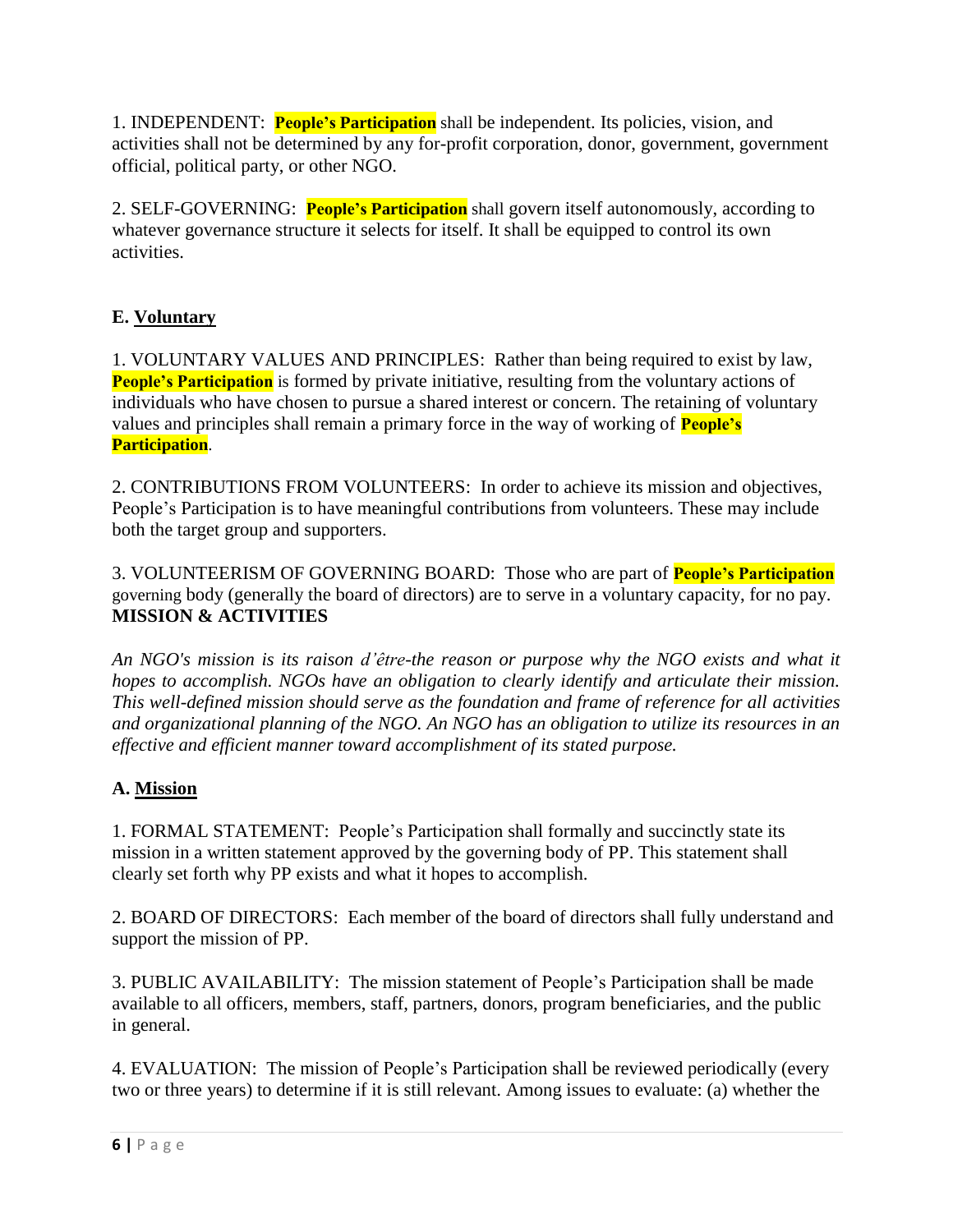mission has been fulfilled, either by People's Participation or another entity, and thus whether there is a need for People's Participation as currently constituted to continue to exist; (b) whether the mission should be revised to reflect societal changes; or (c) whether there is a desire for People's Participation to address new needs which might require a new mission statement.

#### **B. Activities**

1. CONSISTENT WITH MISSION: Activities shall be consistent with the organization's mission. The NGO's mission is to serve as the foundation for strategic planning and as the blueprint for the organization's activities. People's Participation's focus shall be directed toward making sure that its goals are met.

2. EFFECTIVE AND EFFICIENT: The programs of People's Participation shall effectively and efficiently work toward achieving its stated mission.

3. FEEDBACK: People's Participation shall regularly seek feedback on its activities from project beneficiaries, as well as other stakeholders.

4. EVALUATION: The activities of **People's Participation** shall be critically examined periodically to determine their relevancy to the mission, their efficiency and effectiveness, the value of continuing the programs or revising them, and the need for new programs. Among issues to evaluate:

- Whether the activities are consistent with the current mission of People's Participation or whether they need to be revised or discontinued in light of changes in the mission;
- The efficiency and effectiveness of the programs in achieving People's Participation's objectives;
- $\Diamond$  The outcomes for the program beneficiaries;
- $\Diamond$  The cost of the program relative to its outcomes; and
- whether new services should be offered. Evaluations shall be open and honest and include input from stakeholders.

5. PROFESSIONALISM: People's Participation shall carry out its activities with professionalism and centered on the concept of serving others.

#### 6. PERCENTAGE OF EXPENDITURES

: People's Participation shall spend at least 65% of its total expenditures (including fundraising costs) on program activities, and ideally more than 80%. If People's Participation does not meet this 65% standard, it should provide reasons why its higher overhead and fundraising expenditures are reasonable. Possible explanations for not meeting this standard could be the higher administrative and fundraising costs of a new organization and exceptions related to donor restrictions or unusual political and social factors.

# **GOVERNANCE:**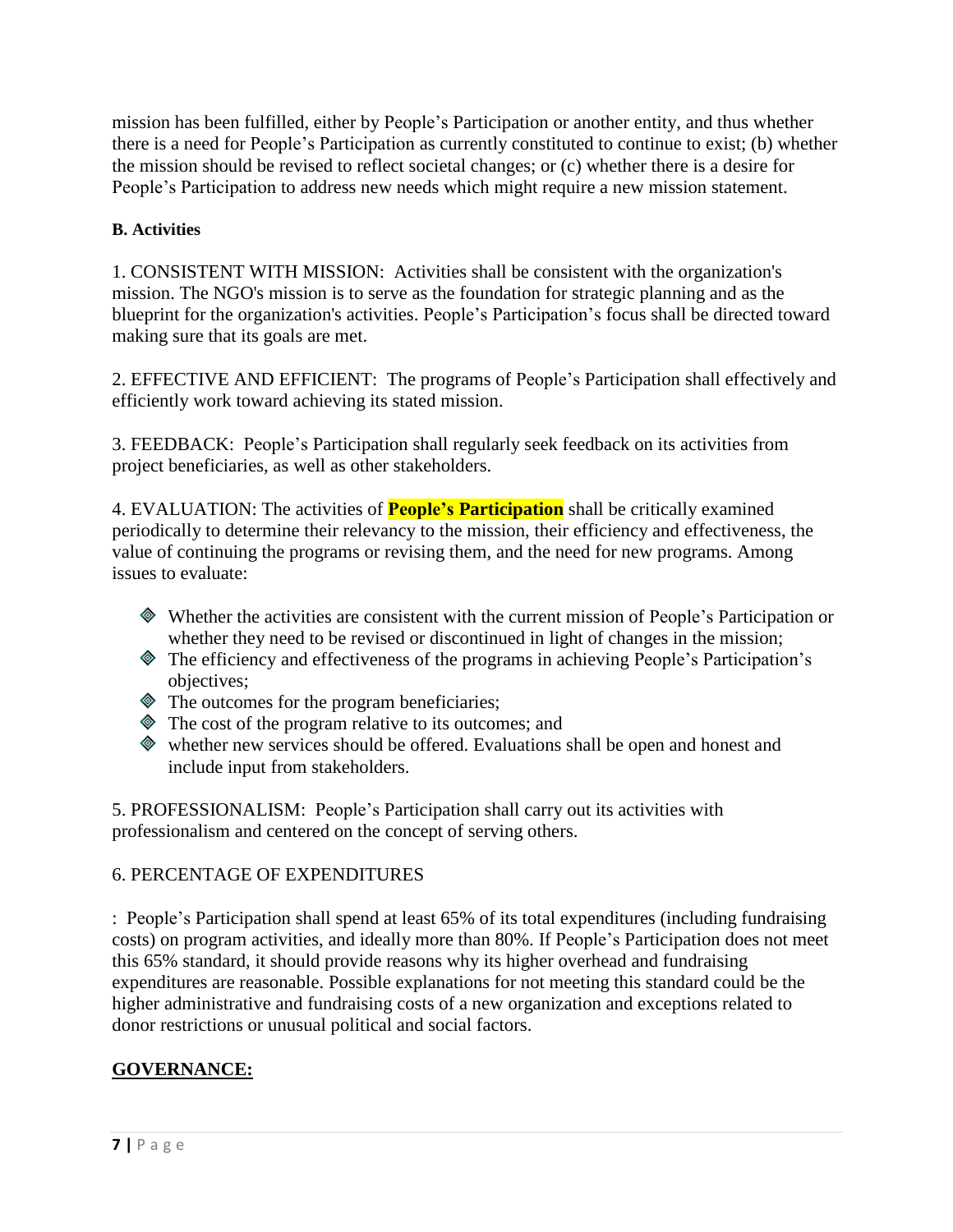An effective governance structure and a strong, active, and committed governing body is crucial to the soundness of an organization and its ability to achieve its mission and objectives. The plan of governance of People's Participation should reflect the core values, mission, and cultural standards of the organization. Democratic principles should be used where appropriate and applicable. The governing body of People's Participation (a board of directors) holds ultimate responsibility for all activities and resources of the organization. This includes establishing the direction of the organization, beginning with its mission statement, and assuring that the mission statement is appropriate and relevant as times change. The governing body also determines the organization's activities and monitors their compliance with the mission. The governing body exercises responsibility for obtaining and appropriately employing the human and financial resources to carry out the organization's mission and sustain the organization, and oversee fiduciary and legal requirements.

## **A. Governance Structure**

1. PLAN OF GOVERNANCE: **People's Participation** shall establish a plan of governance that best allows it to fulfill its mission, and reflects the core values and cultural standards of the organization. Democratic principles are to be used where appropriate and applicable.

2. ORGANIZING DOCUMENTS: **People's Participation** governance structure - including rules relating to the conducting of business by the governing body and, if applicable, an executive committee that acts between board meetings, and the procedure for electing and appointing officers and their roles - is to be clearly specified in the organizing documents (bylaws, etc.) and available to all interested parties.

## **B. Structure of the Governing Body**

1. DIRECTOR RESOURCES: **People's Participation** governing body shall consist of individuals who are dedicated to the mission of the organization, willing to volunteer their time and energies toward achievement of the mission, and able to offer substantial contributions to the organization. Among resources they may bring to the governing body are experience and wisdom; prestige; the ability to raise money for the organization; and professional skills, such as legal, accounting, management, fundraising and marketing.

2. UNRELATED DIRECTORS: The governing body is to have at least three members, who are not closely family, related, and preferably should have at least five unrelated members. Family relationships are accepted between two members at most, but then the board should have seven or more members.

3. POLICIES ON PAID STAFF: People's Participation shall have a policy restricting the number of paid staff who are voting members of the governing body, ideally to no more than one person or 10% of the governing body. An indirectly or directly compensated person should not serve as the governing body's chairman or treasurer.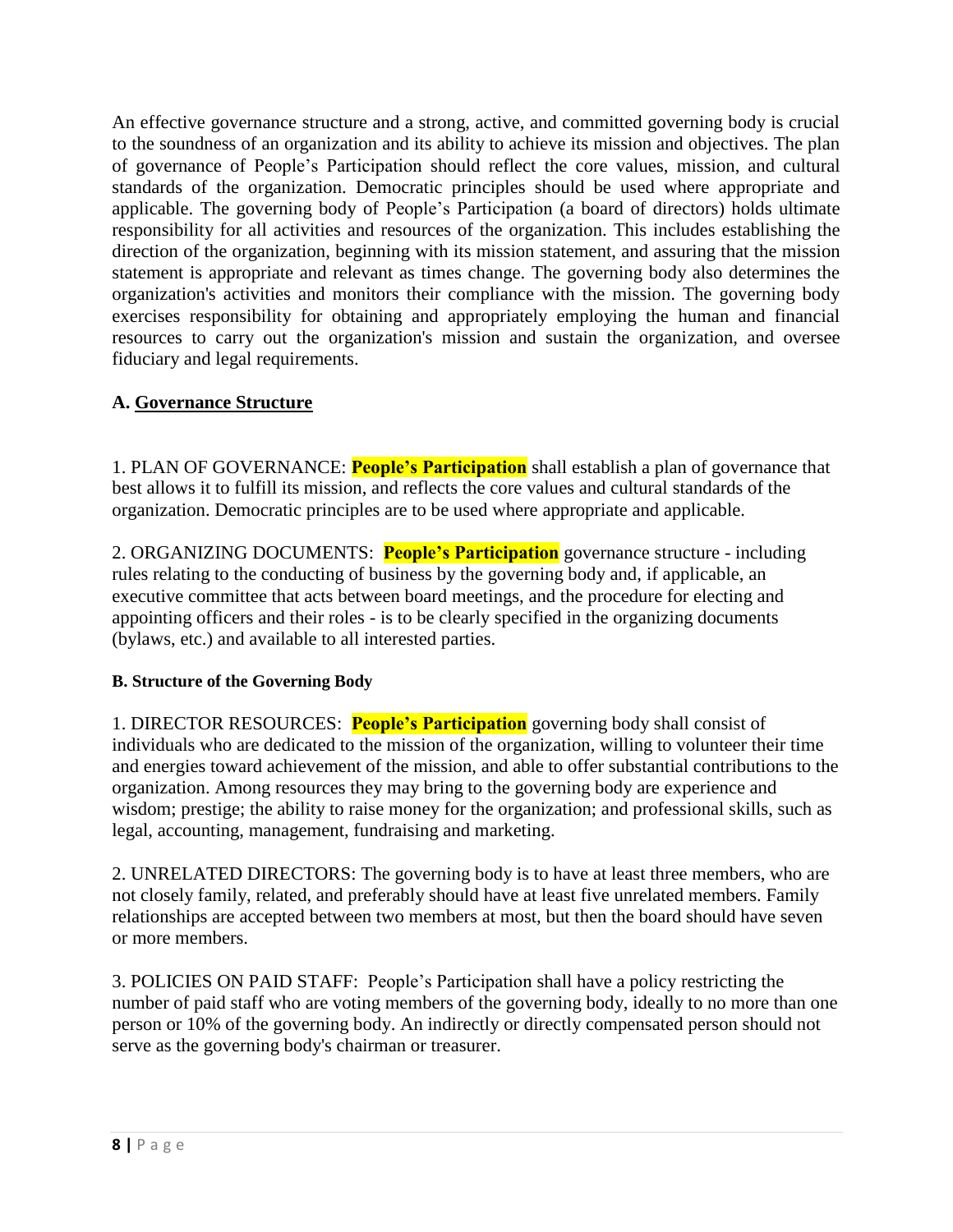4. TERM LIMITS: Term limits are to be established for membership on the governing body. Consideration should be given to both the maximum number of years that can be served in an individual term and the number of consecutive terms allowed. It is generally preferable to limit board service to a maximum of three-year terms and three consecutive terms, with at least one year required before a member becomes eligible for re-election after completing the maximum number of consecutive terms.

5. NOMINATING COMMITTEE: The procedure for nominating members to serve on the governing body shall be known to members and other relevant parties.

## 6. DIVERSITY:

The governing body should have broad representation, reflecting the diversity of People's Participation constituencies. **People's Participation** may enhance participation of members from diverse geographical distances if the organization's bylaws, and the local or national law, allow meetings via such technologies as teleconferencing.

7. BYLAWS: Each member of the governing body is to be presented with the bylaws of People's Participation and be familiar with these bylaws.

8. COMPENSATION: Members of the governing body are not to receive compensation for their board service. They may receive reimbursement for expenses directly related to their board duties.

#### **C. Responsibilities of the Governing Body**

1. MISSION STATEMENT: The governing body shall establish the direction of People's Participation, by creating or adopting the mission statement, reviewing it periodically for accuracy and validity, and revising it as necessary or desirable.

2. PROGRAMS AND COMPLIANCE: The governing body shall determine **People's Participation**'s programs and services, and monitor their compliance with the mission and their effectiveness and efficiency.

3. RESOURCES: The governing body shall ensure People's Participation has the proper resources to fulfill the mission.

4. ANNUAL BUDGET AND FUNDRAISING: The governing board shall approve the annual budget and actively participate in the fundraising process. In approving the annual budget, the governing body is to ascertain the percentage of the resources spent on administration and fundraising, versus program expenses, and strive for a goal of at least 65% of revenue being used for programs, and ideally greater than 80%.

5. RESOURCE MANAGEMENT: The governing body shall manage the resources effectively, and provide oversight regarding fiduciary and legal requirements.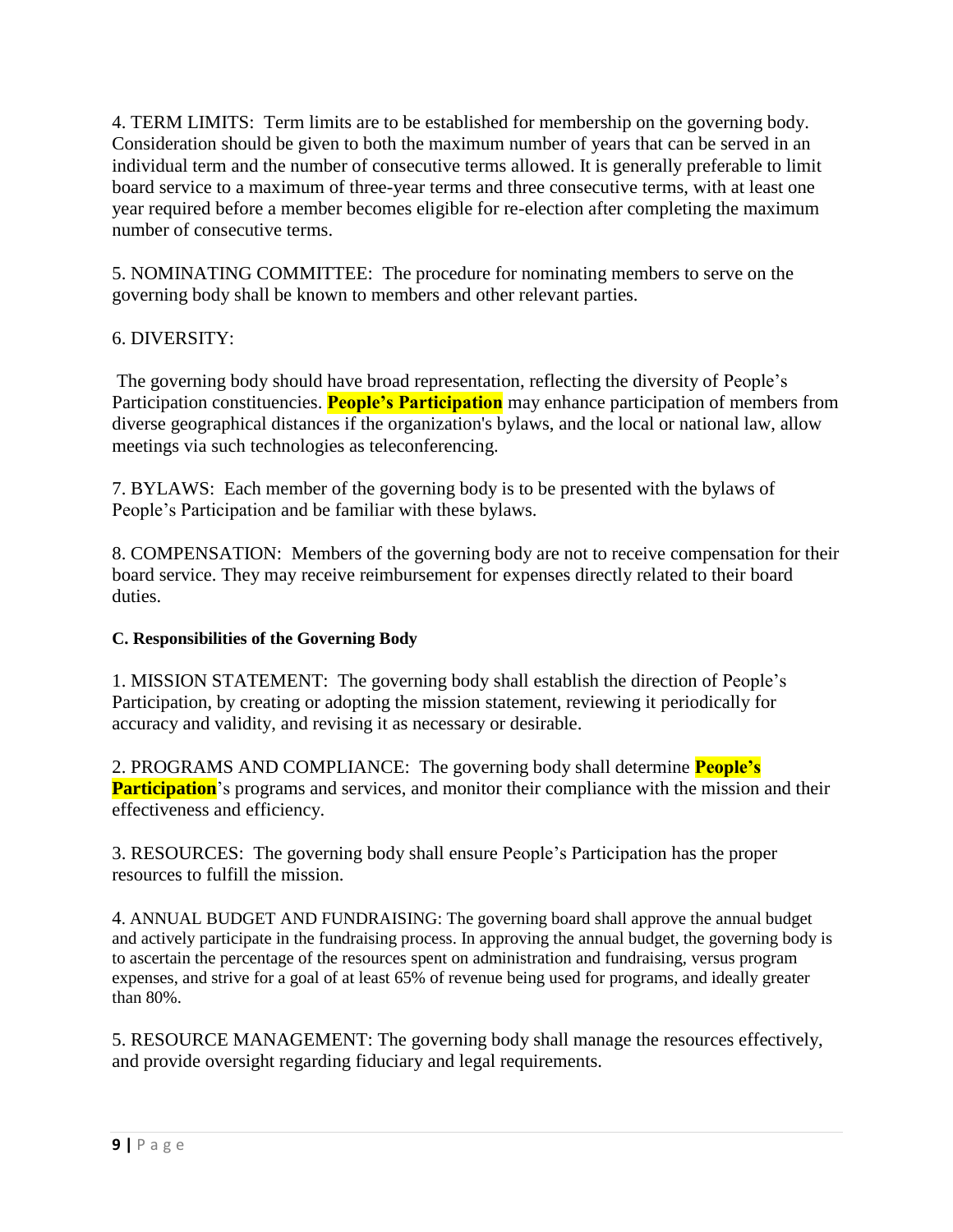6. CHIEF EXECUTIVE OFFICER HIRING AND EVALUATION: The governing body shall hire the chief executive officer, undertaking a careful search process to find the most qualified individual. The governing body also shall set the chief executive officer's compensation, ensure that he or she has the moral and professional support needed to advance the goals of **People's Participation**, and periodically evaluate his or her performance.

7. STRATEGIC PLANNING: The governing body shall actively participate with the staff in long-term and short-term strategic planning processes, including defining goals and objectives and the success of **People's Participation** toward achieving its mission.

8. CODE OF ETHICS AND CONDUCT: The governing board shall approve a code of ethics and/or conduct for the NGO, and assure that People's Participation is in compliance with this code.

9. AMBASSADORS FOR **People's Participation**: Members of the governing board shall serve as ambassadors for the organization, articulating its mission, accomplishments and goals to the public, and garnering support for the organization.

# **D. Conduct of the Governing Body**

1. MEETINGS OF THE GOVERNING BODY: The governing body, and any subset of the governing body (executive committee) which is authorized to conduct the affairs of People's Participation between meetings of the governing body, is to meet as frequently as is necessary to fully and adequately conduct the business of the organization. At a minimum, there should be a least 4 meetings annually of the governing body, or the governing body and the executive committee combined. If face-to-face meetings are not required by local or national law and the organizing documents, then communication technologies can aid in conducting frequent meetings.

2. MINUTES: Minutes of each meeting of the governing body and executive committee, and reports of each committee when acting in the place of the governing body, are to be produced, distributed to each member of the governing board, and archived for future reference. The minutes also are to be available to an association's membership, officers, staff, and the general public, with the exception of discussions related to personnel evaluation and other such confidential information.

3. RESPONSIBILITY FOR CONDUCT: The governing body shall be responsible for its own conduct. The governing body is to establish written expectations for board members (including expectations related to service on committees, attendance at meetings, and participation in fundraising and program activities), and annually evaluate its own performance. If not already established in the organizing document, the governing body is to establish job descriptions for its officers (chair, treasurer, secretary, etc.).

## **E. Conflict of Interest**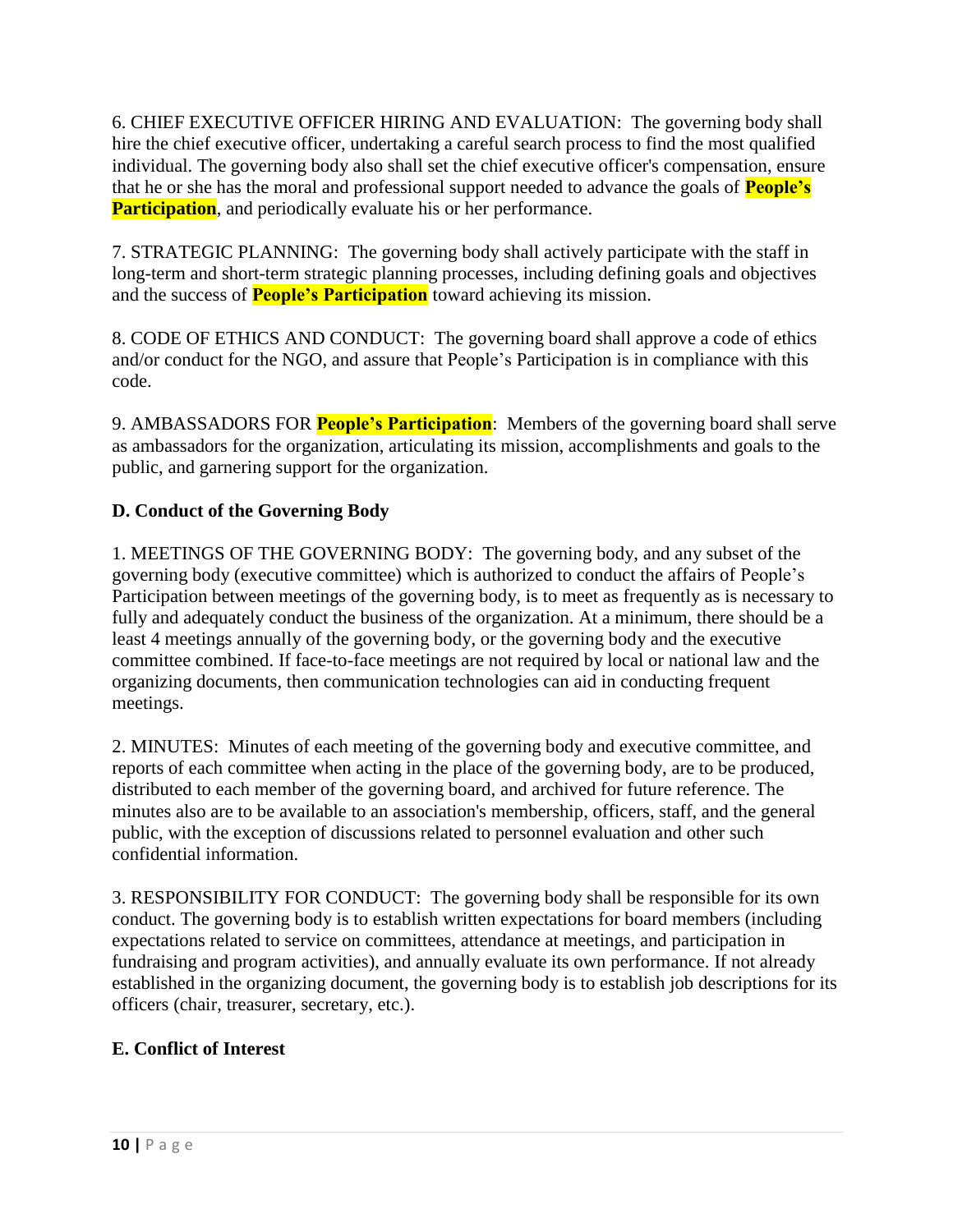1. BEST INTERESTS OF **People's Participation**: In serving on the governing body, directors shall put organizational goals before personal goals, and put the best interests of People's Participation ahead of individual desires.

2. MATTERS IMPACTING A DIRECTOR: No director shall participate in deciding a matter directly impacting that individual (such as re-election to the governing body, personal remuneration, etc.)

3. DISCLOSURE: Each director shall disclose all potential and actual conflicts of interest; including each institutional affiliation he or she has that might possibly involve a conflict of interest (such as sitting on a board of another NGO with overlapping goals and missions). Such disclosure does not preclude or imply ethical impropriety.

4. WRITTEN CONFLICT OF INTEREST POLICY: The governing body shall develop a written conflict of interest policy, which is applicable to the directors and to any staff and volunteers who have significant decision-making authority regarding the organization's activities or resources, as well as relevant organizational partners.

5. SIGNATURE: The governing body shall provide its members with the written conflict of interest statement, which should be signed by the individual at the outset of each term of service.

6. LOANS TO MEMBERS OF THE GOVERNING BODY: If People's Participation has provision for making loans to members of the governing body, there shall be a policy describing how the loans operate. All loans or transactions with members of the governing body are to be included in People's Participation's full financial reports and publicly disclosed.

## **HUMAN RESOURCES:**

A committed, capable and responsible staff is vital for the success of People's Participation. The foundation for this is effective human resource policies. For People's Participation, these should address both paid employees and unpaid volunteers, given the use of volunteers in many roles, including in management and as individuals rendering program and support services. People's Participation should seek qualified staff, offer them proper training and supervision, treat them with fairness and equity, and provide them with avenues for individual growth and development. On the other hand, People's Participation should expect employees and volunteers to maintain the highest standards of professional and personal conduct, use information and resources responsibly, and avoid conflicts of interest.

#### **A. Responsibilities of People's Participation:**

1. CAPABLE AND RESPONSIBLE STAFF: People's Participation shall seek capable and responsible employees and volunteers (collectively, "staff") who are committed to the mission of the organization.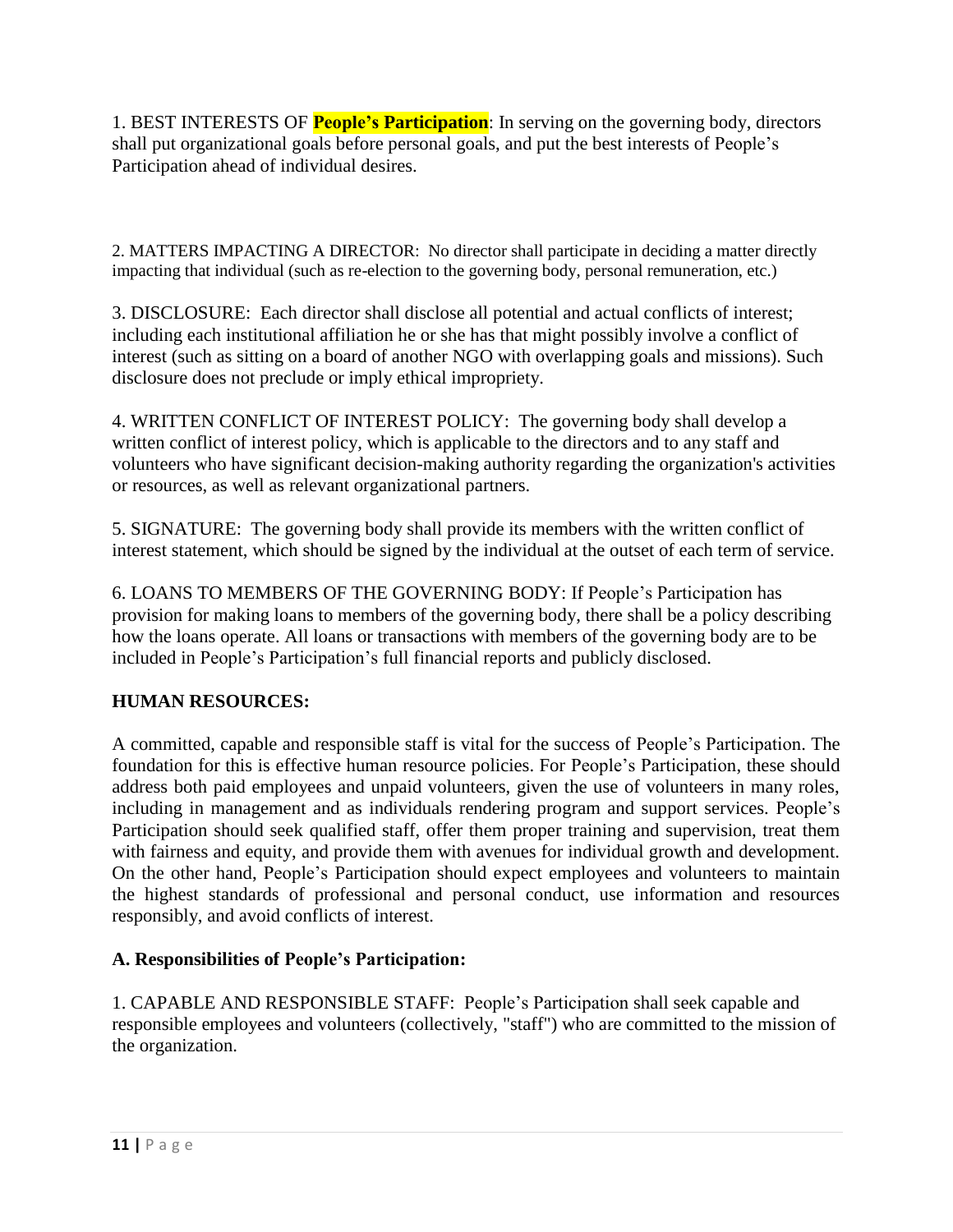2. TRAINING AND WORKING CONDITIONS: People's Participation shall provide proper training and orientation for new staff, and provide them with suitable working conditions.

3. WRITTEN HUMAN RESOURCE POLICIES: If People's Participation has ten or more staff, it is to have written human resource policies (or an employment manual) for its staff, including basic aspects of employment (benefits, vacation days, sick leave, etc.), and other fundamental policies such as confidentiality of information, computer policies (use of computer resources for personal work, ownership of computer resources), drug and alcohol policy, conflict of interest, and grievance procedures. If People's Participation has fewer than ten staff, it is encouraged to have written human resource policies for its staff.

4. STAFF GROWTH AND DEVELOPMENT: People's Participation shall provide opportunities for individual growth and staff development, and foster an atmosphere whereby supervisors encourage personal growth of staff.

5. FAIRNESS AND RIGHTS All: staff shall be treated with fairness and equity, and as individuals with rights to be honored and defended. Their rights to freedom of association, conscience and expression must be respected and protected.

6. CODE OF ETHICS AND CONDUCT: Each staff member shall be provided with People's Participation's code of ethics and/or conduct and any written human resource policies.

7. COMMUNICATION OF SERIOUS CONCERNS: Key staff shall be enabled to communicate serious concerns to a member of the governing board or officer.

8. STANDARDS AND RESPONSIBILITY: Staff shall be encouraged and guided in maintaining the highest standards of professional and personal conduct, and in taking personal and professional responsibility for their actions and decisions.

9. CONFIDENTIALITY: Guidance shall be provided staff with access to official documentation or information regarding maintenance of the integrity, confidentiality, and privacy of such information to protect any individual concerned.

# **B. Conflicts of Interest:**

1. WRITTEN POLICY: The governing body shall provide staffs who have decision-making power a written statement of how they shall handle potential conflicts of interest. Ideally, this statement will be signed by each individual at the time of their beginning service with People's Participation and periodically thereafter.

2. DISCLOSURE: Each officer shall disclose each institutional affiliation that he or she has that might possibly involve a conflict of interest.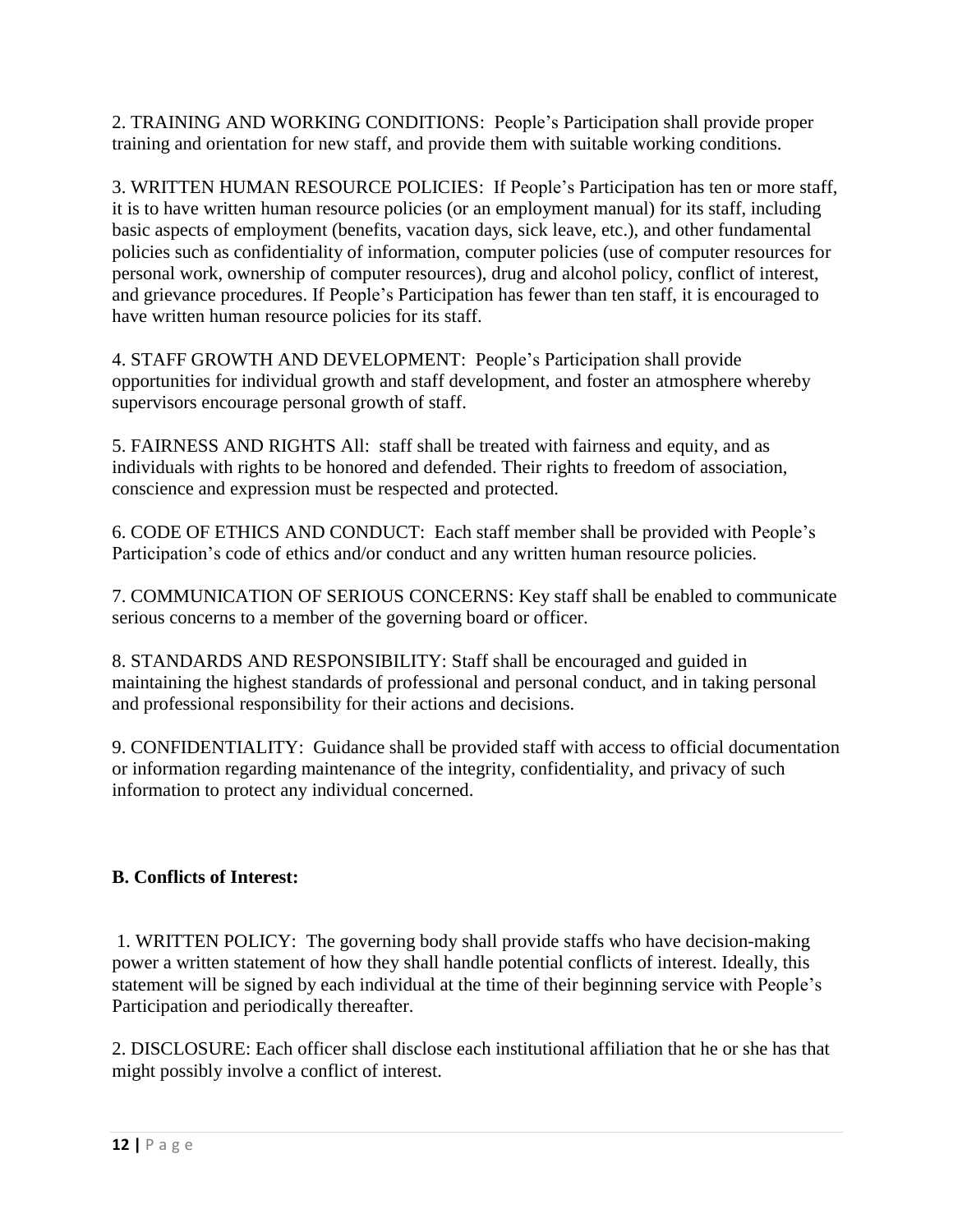3. GIFTS: **People's Participation** has establish a policy regarding gifts to staff members, such as requiring that staff refuse all significant gifts connected with their position, or turn them over to the organization.

4. USING POSITION FOR PERSONAL BENEFIT: Staff members shall refrain from using their official position, either regular or volunteer, to secure special privilege, gain or benefit for themselves.

5. LOANS: If People's Participation has provision for making loans to staff, there is to be a policy describing how the loans operate and all loans shall be disclosed to the governing body.

6. BEST INTERESTS OF **People's Participation**: Employees and staff should put organizational goals before personal goals, putting the best interests of the entire program ahead of individual desires.

## **PUBLIC TRUST:**

Trust is the lifeblood of People's Participation - trust by the public, trust by the media, trust by the government, trust by corporations, trust by donors, trust by other NGOs, trust by beneficiaries, and trust by its employees and those who volunteer their time. To develop and maintain trust, People's Participation exhibits genuine public accountability and transparency, and should be honest in the information that it makes available to the public.

## **A. Public information on People's Participation:**

1. ACCURACY AND TIMELINESS: Information provided about People's Participation to donors, members, clients, staff, and the general public shall be accurate and timely.

2. ANNUAL REPORT: At least annually, People's Participation shall prepare and make available to the public information on its programs and services, and provide public access to appropriate records of those programs and services.

3. FINANCIAL INFORMATION: **People's Participation** annually shall prepare and make available to the public basic financial information on the organization, including the source of its funding; the use of those funds; the percentage of the funds used for service and programs, administration activities, and fundraising; and any compensation provided to the governing body. People's Participation provides public access to appropriate financial records through its website.

4. LISTING OF GOVERNING BODY AND OFFICERS: People's Participation shall make available the names of its governing body and management staff, publicize any changes in its governing board, and provide access to appropriate minutes of meetings of its governing board.

5. PARTNERSHIPS: People's Participation shall make available, in a timely and accurate manner, information on any partnerships or other joint ventures into which it has entered.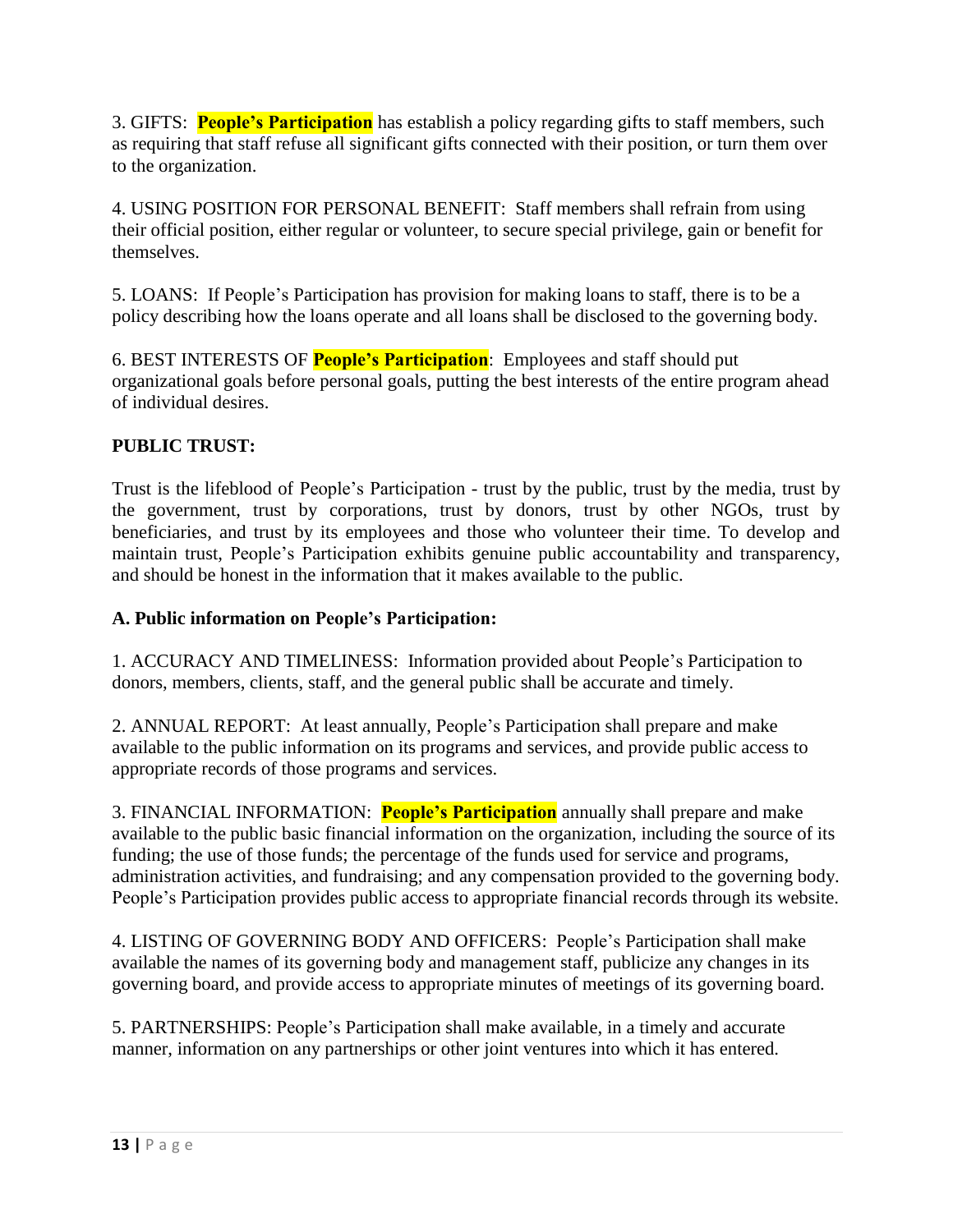6. CONFIDENTIALITY: People's Participation shall maintain the confidentiality of personal information on staff, clients and others, unless the individuals waive this right, or disclosure is required by law.

7. COMPARISON: People's Participation shall describe itself in terms of its own merits, not in depreciation of other NGOs. Communications regarding another NGO shall not be made with the purpose of creating a self-benefit at the expense of the other.

8. COMMUNICATIONS CHANNEL: People's Participation shall provide a communication channel for the public should they wish to make inquiries regarding **People's Participation** and its activities.

9. DISCLOSURE: **People's Participation** shall assign at least one person to assure that People's Participation is complying with national and local laws regarding disclosure of information to the public.

# **B. Public advocacy**

1. ACCURACY AND IN CONTEXT: Information that People's Participation chooses to disseminate to the media, policy makers or the public must be accurate and presented with proper context. This includes information presented by People's Participation with respect to any legislation, policy, individual, organization, or project it opposes, supports, or is discussing. Forward-looking projections are to be presented clearly as such, and not as fact.

2. VERBAL AND WRITTEN STATEMENTS: People's Participation shall have clear guidelines and approval processes for the issuing of verbal and written statements.

3. DISCLOSURE OF BIAS: People's Participation shall present information in a fair and unbiased manner. Where a possible bias is unavoidable or inherent, it is to be disclosed.

4. AUTHORITY FOR STATEMENTS: **People's Participation**'s statements must reflect its actual authority. A membership NGO may be able to represent its membership, if such a role is provided in its organizing document and the views of the membership are determined by proper means. A public benefit NGO shall not improperly assume the authority of the community it serves.

# **FINANCIAL & LEGAL:**

People's Participation have proper financial and legal procedures and safeguards in place, not only to stay within the law, but also as a measure of the organization's health and to assure donors, members, and the general public that investments in People's Participation are safe and being correctly used. People's Participation employ sound internal financial procedures, maintain financial records carefully, and make financial statements available to the public. People's Participation also have its financial records reviewed periodically by a qualified examiner who can certify that People's Participation is operating legally and according to generally accepted accounting practices. People's Participation diligent that they are complying with applicable federal, state and local laws.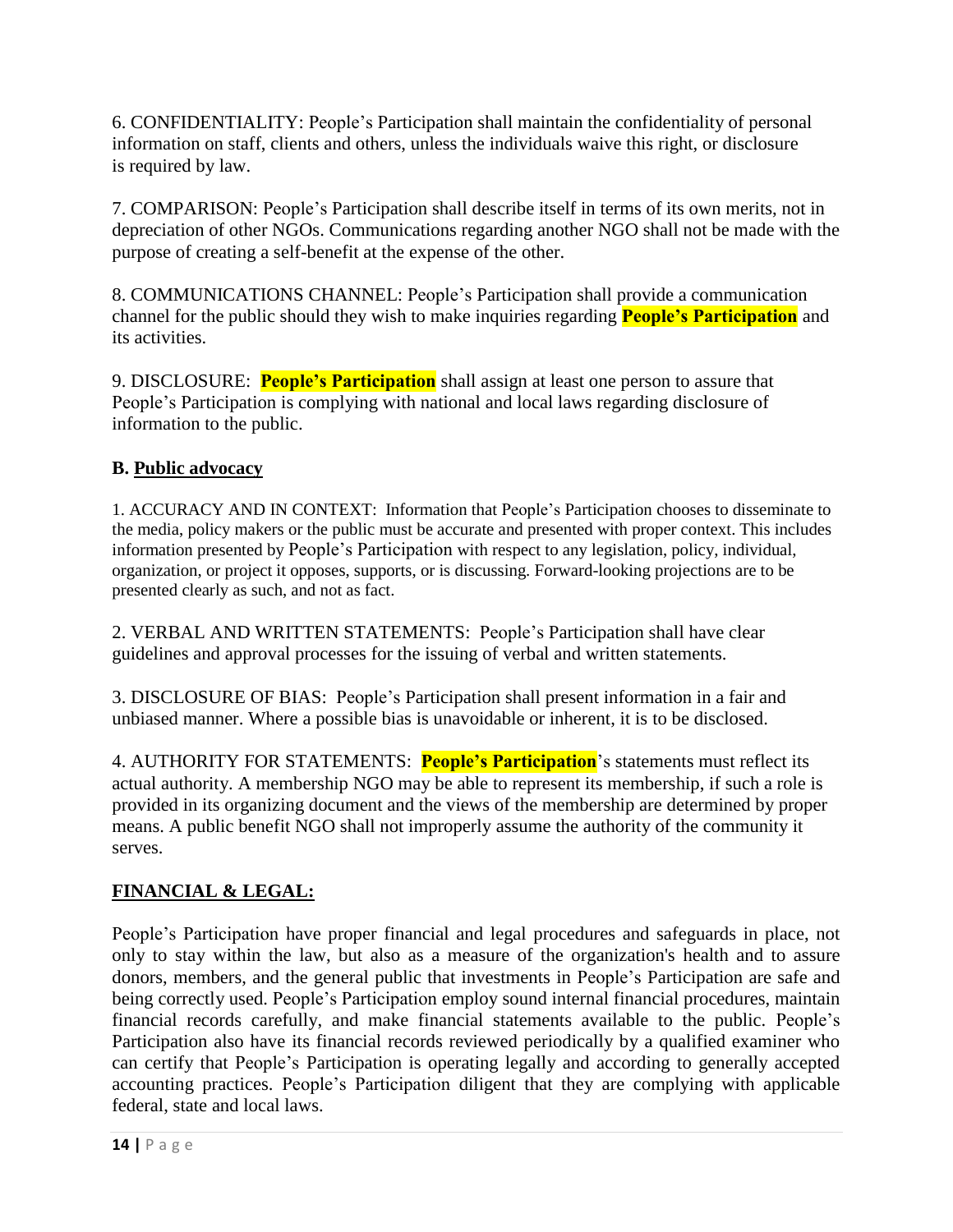#### **A. Financial Transparency and Accountability**

1. FISCAL RESPONSIBILITY: Members of the governing body hold ultimate fiscal responsibility for their organization and are to understand the organization's financial statements and reporting requirements.

2. ANNUAL BUDGET: **People's Participation**'s annual budget is to be approved by the governing body, and is to outline projected expenses for program activities, fundraising, and administration. People's Participation operating in accordance with that budget.

3. INTERNAL FINANCIAL STATEMENTS: Internal financial statements shall be prepared regularly and provided to the governing body. Any and all significant variations between budgeted expenses and actual expenditures, and between budgeted revenues and actual revenues, are to be identified and explained to the governing body.

4. FINANCIAL POLICIES: **People's Participation** shall have established financial policies, suitable for the size of the organization, regarding the receiving and disbursement of financial resources, investment of assets, purchasing practices, internal control procedures (such as policies for signing checks), and so forth.

5. INTERNAL CONTROL PROCEDURES: **People's Participation**'s internal control procedures shall have a safeguard against a person having the power to issue a check to him or herself, such as requiring an additional signature. The organization's internal control procedures shall have a safeguard against one person being able to issue a check over a certain amount (such as two signatures being needed over 10,000) and shall have restrictions on checks made out to cash.

6. AUDIT: If People's Participation has substantial annual revenue, the accuracy of the financial reports shall be subject to audit by an independent, qualified accountant. People's Participation with small gross incomes is to have a review by a qualified accountant. People's Participation with very small revenues, an internally produced, complete financial statement may suffice.

7. PROFESSIONAL STANDARDS: People's Participation shall adhere to professional standards of accountancy and audit procedures as stipulated by the law in its nation, and fulfill all financial and reporting requirements.

## **B. Legal Compliance**

1. LAWS AND REGULATIONS: The organization's activities, governance, and other matters shall conform to the laws and regulations of its nation and locality. (An NGO may seek to change those laws and regulations, if such activity is consistent with its mission.)

2. ATTORNEY REVIEW: People's Participation shall obtain attorney review of the organizing documents of the NGO to make sure that they are in compliance with existing laws and regulations, and shall make recourse to attorney services as appropriate to ensure continued legal compliance.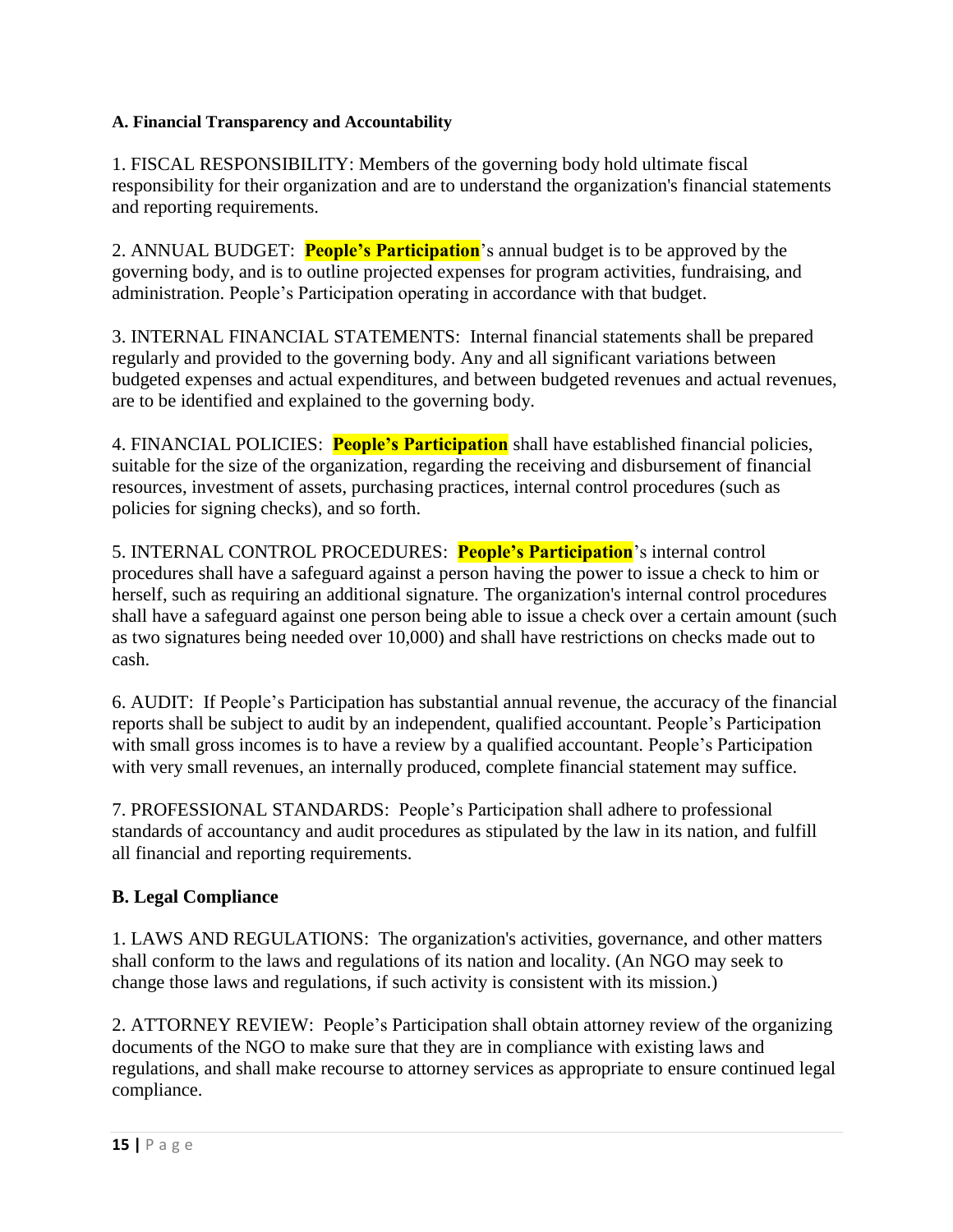3. LIABILITY INSURANCE: People's Participation should consider having liability insurance, if available and applicable.

4. INTERNAL REVIEW: People's Participation periodically shall conduct an internal review regarding compliance of People's Participation with current laws and regulations and summaries of this review should be presented to members of the governing body.

## **FUNDRAISING**

In order to fund their operational and program costs and reach their objectives, People's Participation raise funds from outside their organization, via seeking voluntary financial support from foundations, corporations, individual donors, and government agencies. However, such financial support is not simply the movement of money from these sources to PP. It is a two-way street, involving value for and obligations to the donor. As a recipient of such funds, it is important that PP be open and transparent, be accountable to the donor, use the funds responsibly and according to the intent of the donor, and allow the funding individuals and organizations to be able to have insight into the project at all times. It is important that the fundraising activity also be consistent with the mission of **People's Participation**.

#### **A. General Fundraising Principles**

1. GOVERNING BODY: The governing body should is very active in the fundraising effort, including being active in solicitations and in making individual contributions.

2. CONSISTENCY WITH MISSION: People's Participation shall only accept funding that is consistent with its mission, does not compromise its core principles, and does not restrict its ability to address relevant issues freely, thoroughly, and objectively.

3. TRUTHFUL: People's Participation must be truthful in all matters relating to the raising of funds and their use.

4. MISSION PRIORITY: Programs shall be designed to meet the mission of the NGO and never designed simply to meet the needs of a funding source.

5. UNETHICAL ACTIONS: People's Participation must not tolerate any unethical activities such as double funding for one project, diversion of dedicated funds to uses other than the project for which funds were approved, or overstatement of achievements.

## **B. Solicitations:**

1. SOLICITATION MATERIALS: People's Participation shall be careful to ensure that all solicitation and promotional materials are accurate, and that they clearly and truthfully present the NGO, its mission, and its programs. All solicitations are to correctly reflect the NGO's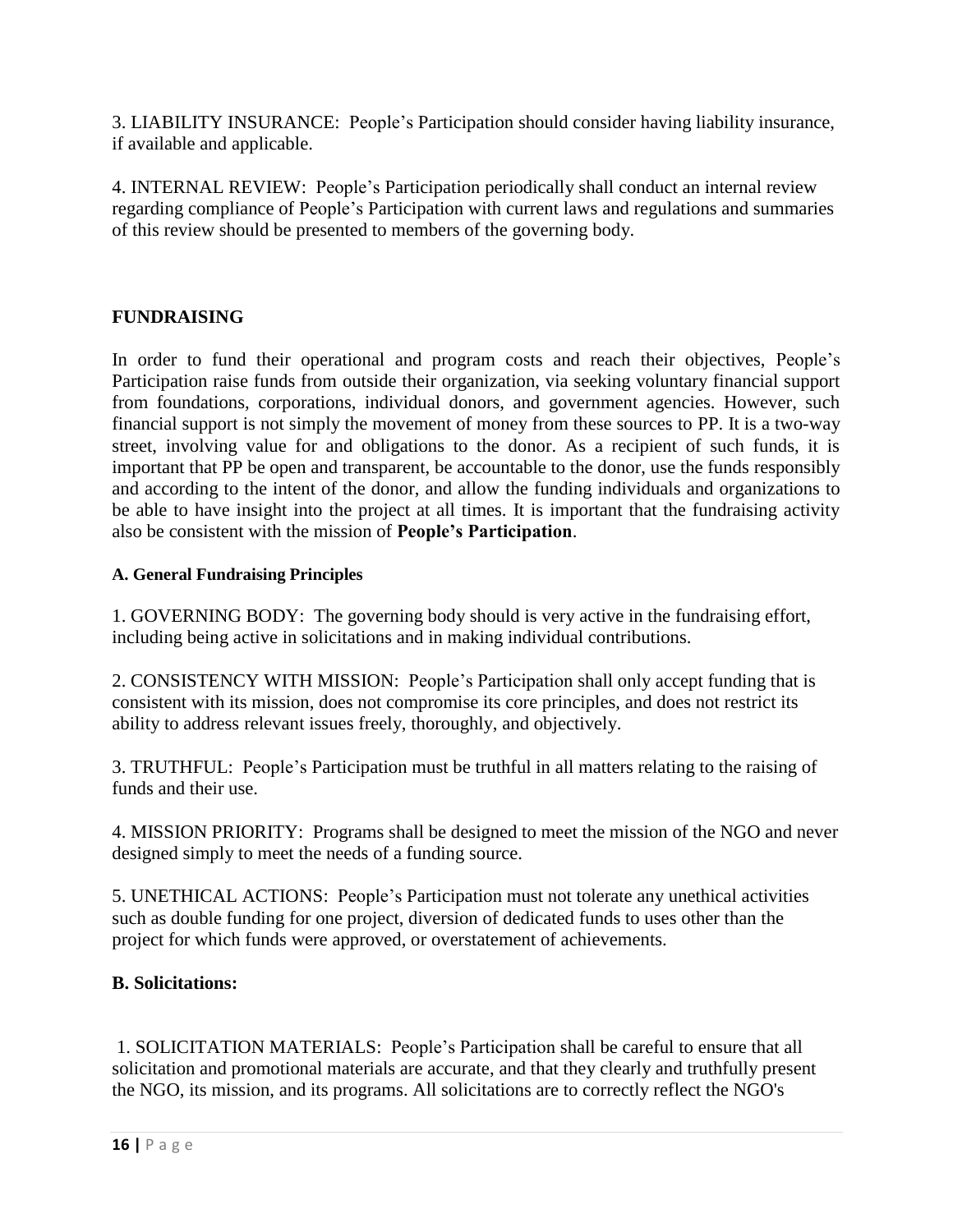planned use of the solicited funds, and fundraising solicitations shall only make claims that People's Participation can fulfill. There shall not be any exaggerations of fact or material omissions, nor any communication or images that would create a false or misleading impression.

2. TAX BENEFITS: People's Participation shall ensure that donors receive informed, accurate, and ethical information regarding the tax implications of potential gifts.

3. FUNDRAISING PRINCIPLES: Fundraising shall be for the purpose of PP's mission, and free of coercion, improper motive, inappropriate conduct, unreasonable reward, or personal inurnment.

4. EXCESS FUNDS: When funding for a particular purpose is invited from the public, there shall be a plan for handling any excess funds, and, where appropriate, the appeal should include information on how any excess funds will be used.

5. COMPENSATION TO FUNDRAISERS: People's Participation shall not provide compensation to fundraisers that is based on a percentage of charitable contributions raised or expected to be raised, nor should it provide a finder's fee. Percentage-based compensation can be an impediment to keeping the donor's and PP's best interests primary, and may foster unethical behavior or inappropriate conduct on the part of the fundraiser. It likewise can be a hindrance toward maintaining a volunteer spirit and keeping the mission of PP at the forefront, and may offer reward without merit in the case of a large donation that may be the product of many individuals. People's Participation may provide compensation based on skill, effort and time expended, and performance-based compensation, such as bonuses, provided such bonuses are in according with prevailing practices of PP and not based on a percentage of charitable contributions raised.

6. SALES PROMOTIONS: Fundraising promotions involving the sale of products or services shall indicate the duration of the campaign, and the actual or anticipated portion of the purchase price that will benefit PP or program.

7. PERCENTAGE OF FUNDRAISING COSTS: The costs involved in fundraising shall be reasonable relative to the revenue generated. Over the course of a number of years, PP's average expenditure on fundraising activities should be one-third or less of the amount of revenue generated from these activities, and ideally fundraising costs should be less than 25% of fundraising income. An organization that does not meet this ceiling of 33 1/3% (fundraising costs/fundraising revenue) over a five-year period should demonstrate that it is progressing toward this goal or explain why its fundraising costs are reasonable (such as the higher fundraising costs of a newly-created organization, or unique donor, social or political factors).

8. INFORMATION ON SOLICITORS: **People's Participation** shall have policies in place to protect the donor's right to be informed whether the solicitors are paid staff, volunteers, or agents of **People's Participation**.

## **C. Use of Funds**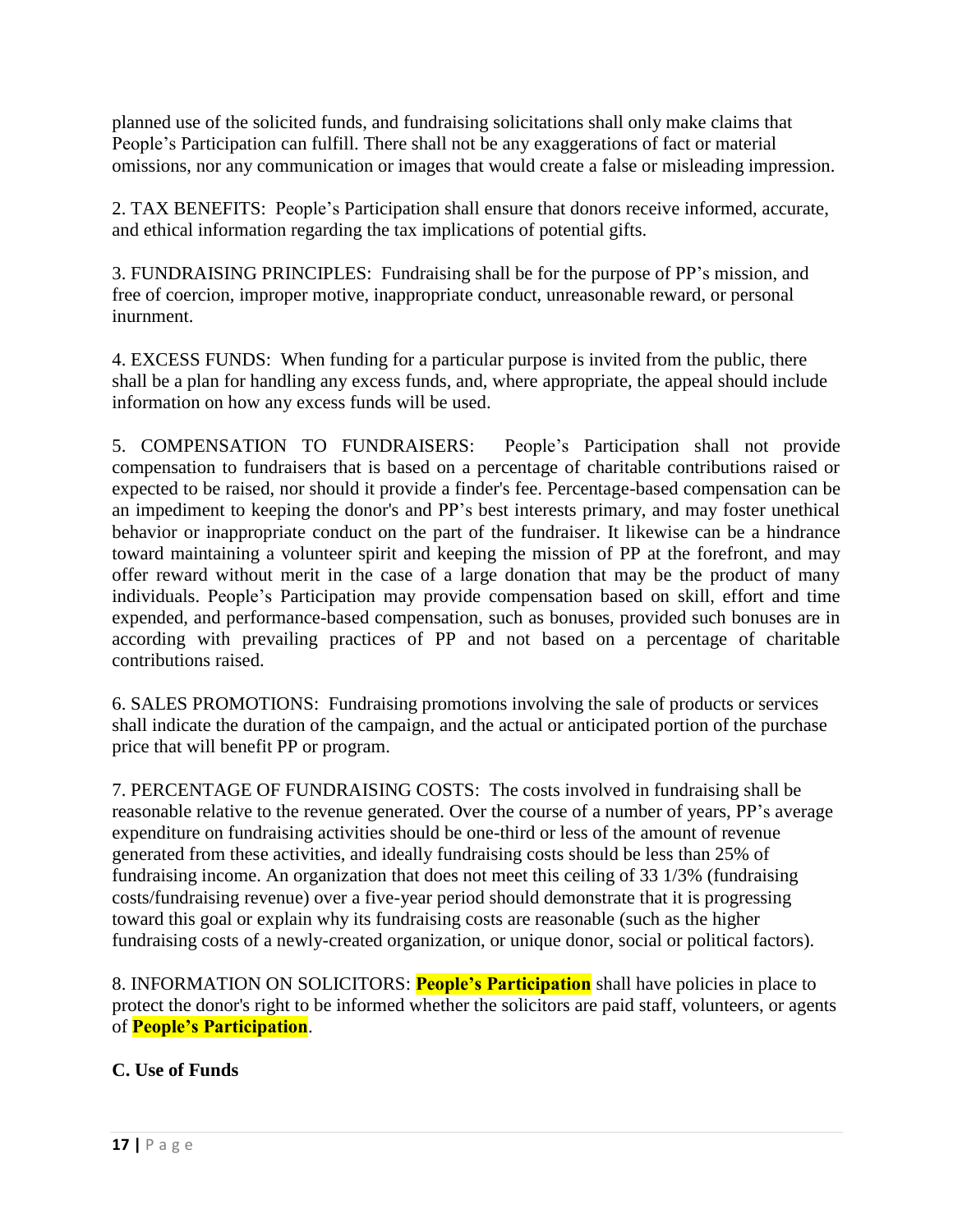1. USE OF CONTRIBUTIONS: People's Participation shall ensure that contributions are used as promised or implied in fundraising appeals or for the purposes intended by the donors.

2. GRANT COMMITMENT: When People's Participation accepts a grant; it is entering into a contract to carry out the program activities in an agreed-upon manner, and has an ethical and legal responsibility to honor that commitment.

3. DONOR CONSENT FOR CHANGES: People's Participation may alter the conditions of a gift or grant only by obtaining explicit consent by the donor.

4. EFFICIENT AND EFFECTIVE USE: People's Participation shall ensure efficient and effective use of grants and charitable contributions.

## **D. Accountability**

1. TRACKING EXPENDITURES: People's Participation shall set up an organized system to track grant expenditures.

2. TIMELY REPORTS: People's Participation shall produce timely reports on the use and management of funds.

3. FINANCIAL STATEMENTS: Financial statements regarding donations shall be available upon request by the donor and interested parties.

# **E. Relationship with Donor**

1. DONOR RELATIONSHIP The directors, management, staff and volunteers of People's Participation shall not exploit any relationship with a donor or prospective donor for personal benefit or the benefit of any relative, friend, associate, colleague, and so forth.

2. CONFIDENTIALITY Privileged or confidential information regarding the donor or donation must not be disclosed to unauthorized parties.

3. DONOR PRIVACY A donor's privacy shall be respected and PP must safeguard any confidential information regarding the donor or the gift. Donors are to have the opportunity to remain anonymous, and to not have their names added to any lists that are sold, rented or given to others, unless the donor has had an opportunity to approve such lists or have their names removed.

4. PRIVACY POLICY: People's Participation shall have a clear and easily accessible privacy policy that informs the public what information is being collected on individuals and donors and how that information will be used, how to contact People's Participation to review personal information collected and to request corrections, how to inform PP that the individual does not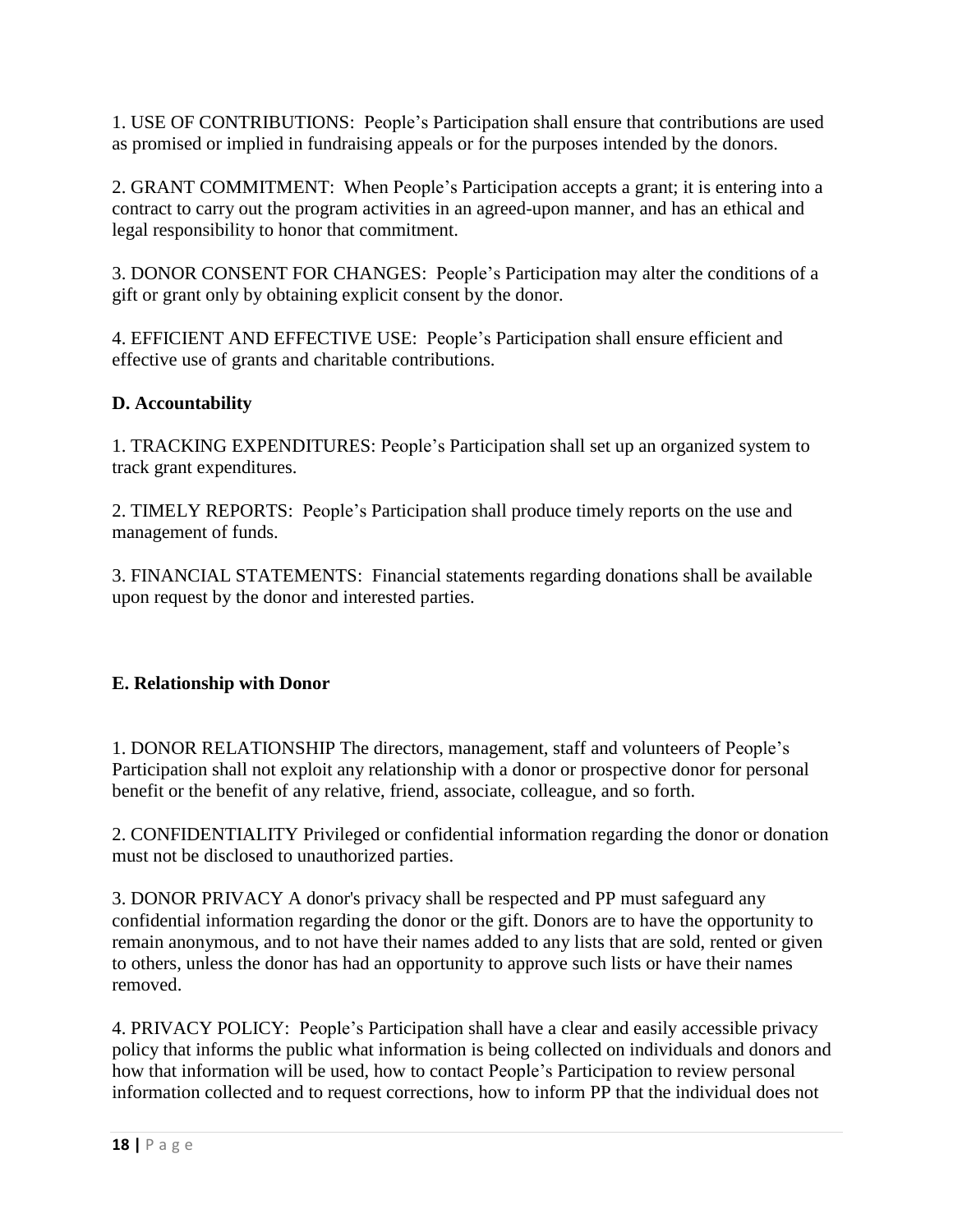wish his or her personal information to be shared outside PP and what security measures are in place to protect personal information.

5. UNETHICAL SOLICITATIONS: **People's Participation** or its agents must not use excessive pressure, coercion, undue influence or other unethical means in their solicitations.

#### **PARTNERSHIPS, COLLABORATION & NETWORKING**

When appropriate, PP's may find that cooperation with other civil society organizations, government and intergovernmental agencies, and for-profit corporations may be beneficial in advancing their mission related objectives. Such collaboration for common good may reduce duplication of services and eliminate using resources for competitive purposes rather than serving constituencies. Collaboration may allow pairing diverse strengths and resources and promote effectiveness in tackling priorities. However, PP may enter into such a relationship only if it is consistent with its mission.

#### **A. General Principles of Partnerships and Collaboration**

1. MISSION CONSISTENCY: People's Participation shall collaborate with other entities only if the relationship is consistent with the mission of **People's Participation**.

2. SHARED VALUES: People's Participation shall collaborate on the basis of shared values, common ground, and for the good of society.

3. MUTUAL BENEFIT: **People's Participation** shall collaborate on the basis of equitable and genuine mutual benefit to each organization.

4. TRANSPARENCY in **People's Participation**: collaboration shall allow financial transparency and a two-way flow of information, ideas, and experiences.

5. ADAPTIVE TO CHANGE: Collaborations are to be adaptive to change. Changes in the relationship are to be developed through cooperation, and not forced by one or the other organization.

#### **B. Relations with Other NGOs and Civil Society Organizations**

1. COMMON OBJECTIVES: When appropriate, PP's with overlapping missions, values, and target groups should partner with each other and civil society organizations, when it would be beneficial for the common target groups and for the achievement of common objectives.

2. COMPETITION AND SERVICE DUPLICATION: **People's Participation**'s with overlapping missions, values, and target groups should refrain from competing with each other and with other civil society organizations, and should refrain from unnecessary duplication of services and disruption of each other's projects.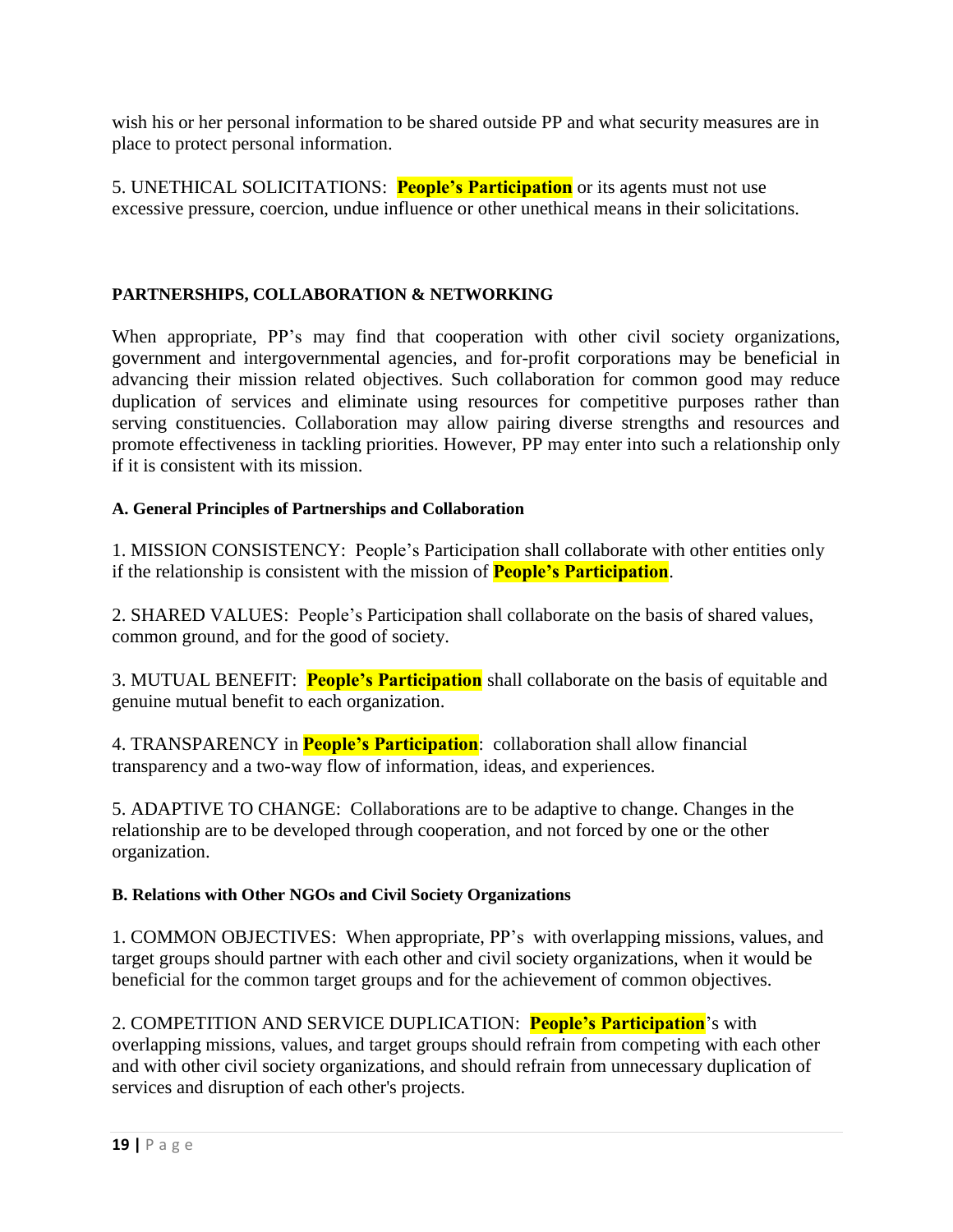3. INFORMATION SHARING: **People's Participation**'s with overlapping missions, values and target groups should share relevant project information with other NGOs and civil society organizations, and mutually supports each other.

4. SUPPORT FOR OTHER NGOS: **People's Participation** shall express solidarity with campaigns and actions of other NGOs, and promote the effectiveness and success of other NGOs, when it does not compromise the integrity or values of **People's Participation**.

5. NETWORKING: People's Participation shall network with other ethical NGOs as a means for promoting the growth, effectiveness and efficiency of the NGO sector and the ability to advance the public good.

**C.** Relations with Government Agencies and Intergovernmental Bodies

1. **People's Participation** OBJECTIVES AND INDEPENDENCE: People's Participation shall enter into a partnership agreement with a government or intergovernmental body only when it is beneficial to achievement of the NGO's objectives and does not compromise the independence or self-control of the organization.

2. APPROPRIATE AND MUTUALLY BENEFICIAL: People's Participation shall seek to dialogue and cooperate with government and intergovernmental agencies when such cooperation would be both appropriate and mutually beneficial and could increase the NGO's effectiveness in dealing with issues and priorities in its agenda.

3. MISSION-LED: People's Participation shall not enter into a partnership with a governmental or intergovernmental body solely to promote the sustainability or competitive advantage of **People's Participation** independent of achieving its mission objectives.

4. POLITICAL FAVOR: People's Participation shall not change its policies or non-partisan nature in order to curry political favor.

**D.** Relations with For-Profit Corporations

1. **People's Participation** OBJECTIVES AND INDEPENDENCE: People's Participation shall enter into collaboration with a for-profit corporation only when it is beneficial to achievement of **People's Participation**'s objectives and does not compromise the independence or self-control of the organization.

2. MISSION-LED: People's Participation shall not enter into collaboration with a for-profit corporation if motivated by financial reasons that are independent of achieving its mission objectives.